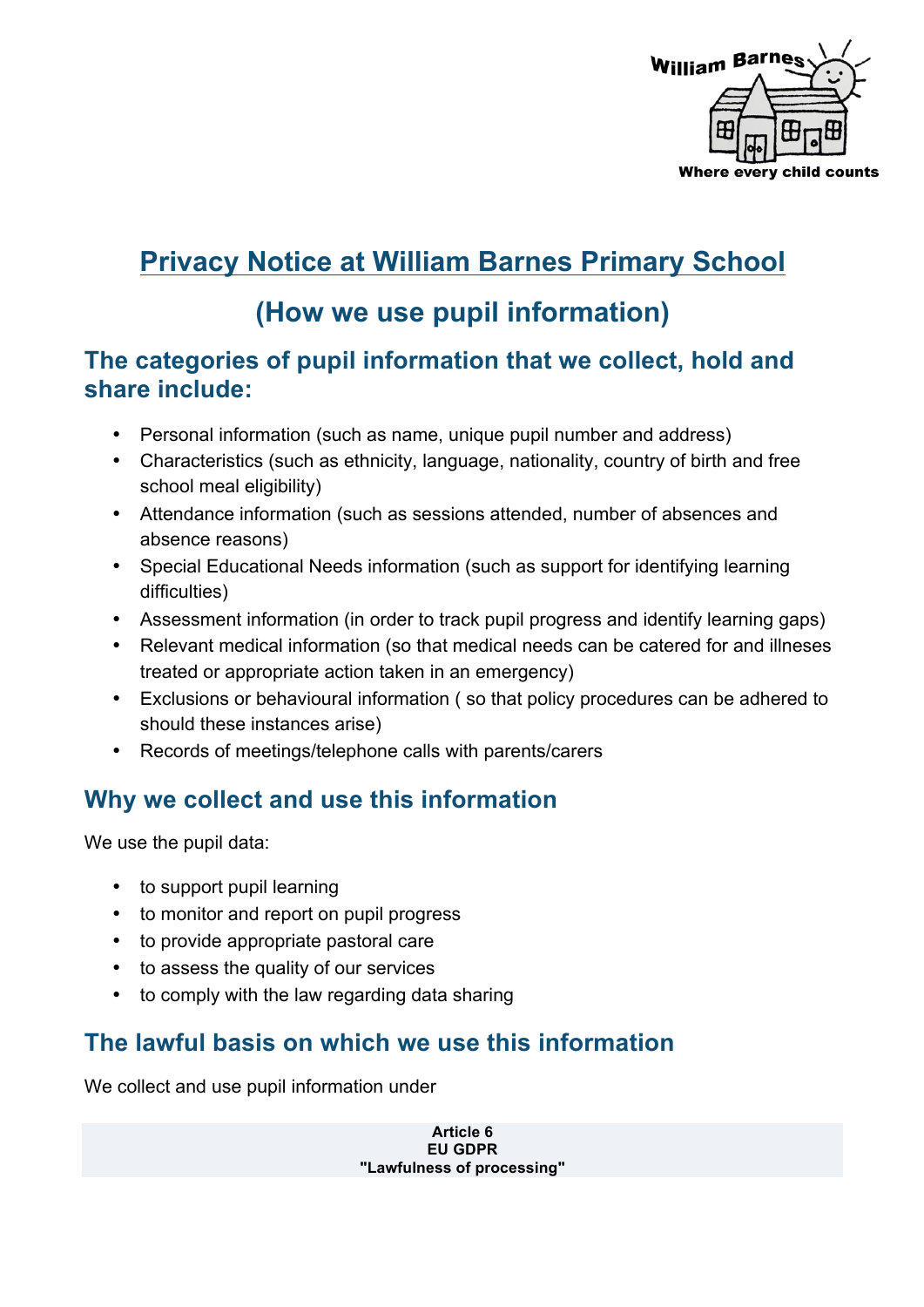

Processing shall be lawful only if:

• the data subject has given **consent** to the processing of his or her personal data for one or more specific purposes;

#### **Article 9 EU GDPR "Processing of special categories of personal data"**

Processing is carried out in the course of its legitimate activities with appropriate safeguards by a foundation, association or any other not-for-profit body with a political, philosophical, religious or trade union aim and on condition that the processing relates solely to the members or to former members of the body or to persons who have regular contact with it in connection with its purposes and that the personal data are not disclosed outside that body without the consent of the data subjects;

## **Collecting pupil information**

Whilst the majority of pupil information you provide to us is mandatory, some of it is provided to us on a voluntary basis. In order to comply with the General Data Protection Regulation, we will inform you whether you are required to provide certain pupil information to us or if you have a choice in this.

#### **Storing pupil data**

We hold pupil data for the duration of their education at William Barnes Primary School..

#### **Who we share pupil information with**

We routinely share pupil information with:

- schools that the pupil's attend after leaving us
- our local authority
- the Department for Education (DfE)
- Schools doctor / nursing team
- NHS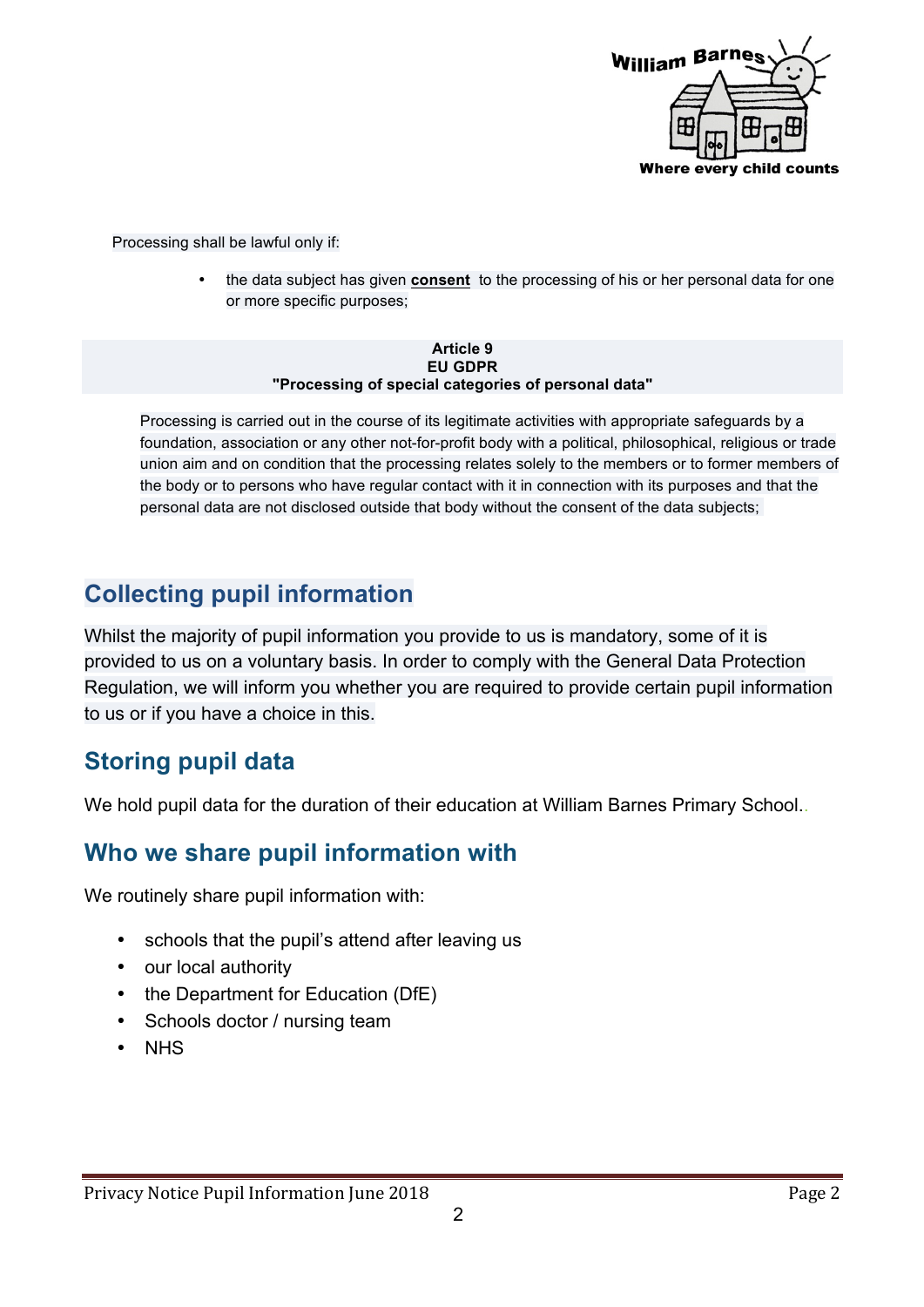

### **Why we share pupil information**

We do not share information about our pupils with anyone without consent unless the law and our policies allow us to do so.

We share pupils' data with the Department for Education (DfE) on a statutory basis. This data sharing underpins school funding and educational attainment policy and monitoring.

We are required to share information about our pupils with our local authority (LA) and the Department for Education (DfE) under section 3 of The Education (Information About Individual Pupils) (England) Regulations 2013.

#### **Data collection requirements:**

To find out more about the data collection requirements placed on us by the Department for Education (for example; via the school census) go to https://www.gov.uk/education/datacollection-and-censuses-for-schools.

#### **The National Pupil Database (NPD)**

The NPD is owned and managed by the Department for Education and contains information about pupils in schools in England. It provides invaluable evidence on educational performance to inform independent research, as well as studies commissioned by the Department. It is held in electronic format for statistical purposes. This information is securely collected from a range of sources including schools, local authorities and awarding bodies.

We are required by law, to provide information about our pupils to the DfE as part of statutory data collections such as the school census and early years' census. Some of this information is then stored in the NPD. The law that allows this is the Education (Information About Individual Pupils) (England) Regulations 2013.

To find out more about the NPD, go to https://www.gov.uk/government/publications/national-pupil-database-user-guide-andsupporting-information.

The department may share information about our pupils from the NPD with third parties who promote the education or well-being of children in England by:

- conducting research or analysis
- producing statistics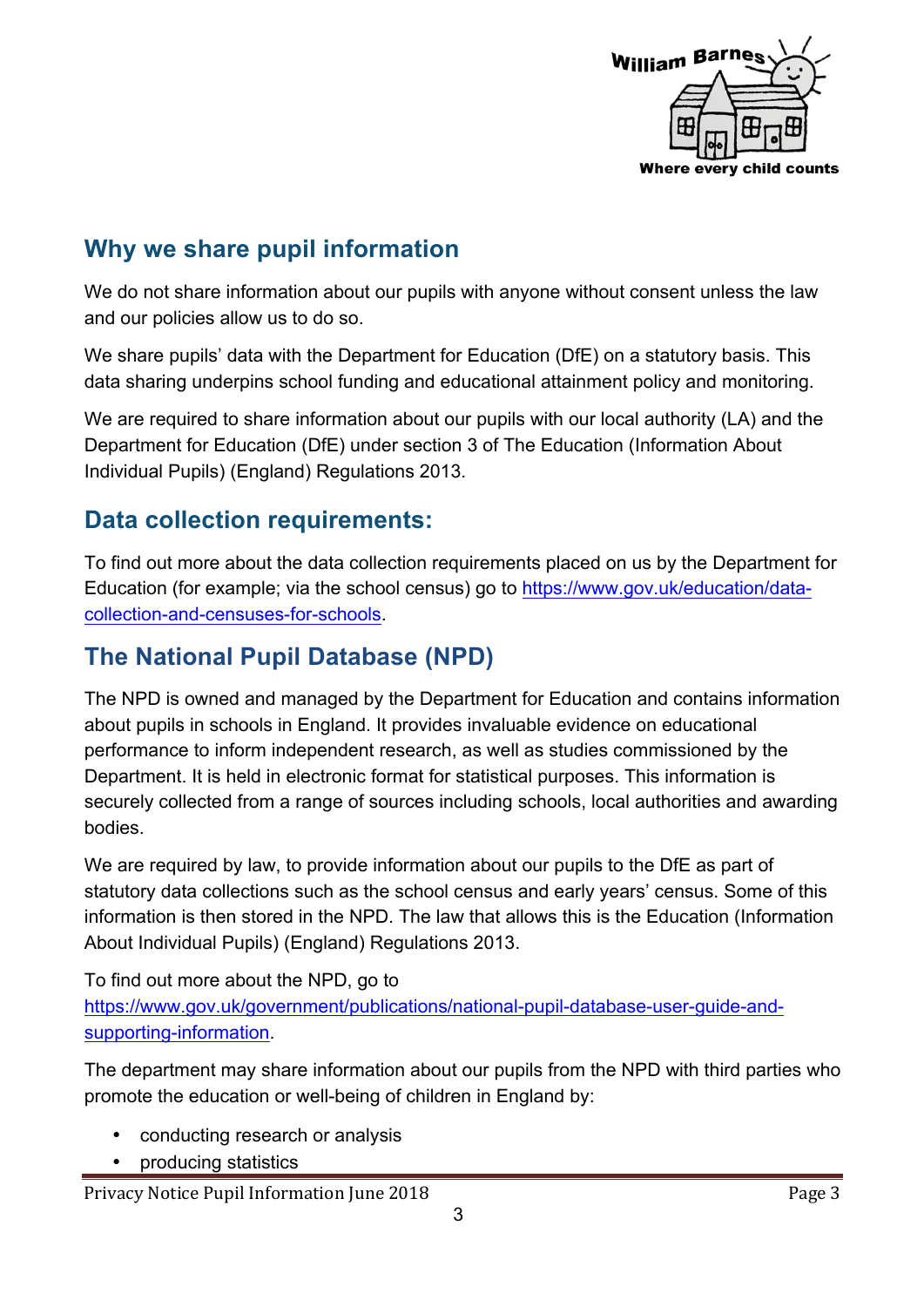

• providing information, advice or guidance

The Department has robust processes in place to ensure the confidentiality of our data is maintained and there are stringent controls in place regarding access and use of the data. Decisions on whether DfE releases data to third parties are subject to a strict approval process and based on a detailed assessment of:

- who is requesting the data
- the purpose for which it is required
- the level and sensitivity of data requested: and
- the arrangements in place to store and handle the data

To be granted access to pupil information, organisations must comply with strict terms and conditions covering the confidentiality and handling of the data, security arrangements and retention and use of the data.

For more information about the department's data sharing process, please visit: https://www.gov.uk/data-protection-how-we-collect-and-share-research-data

For information about which organisations the department has provided pupil information, (and for which project), please visit the following website: https://www.gov.uk/government/publications/national-pupil-database-requests-received

To contact DfE: https://www.gov.uk/contact-dfe

#### **Requesting access to your personal data**

Under data protection legislation, parents and pupils have the right to request access to information about them that we hold. To make a request for your personal information, or be given access to your child's educational record, contact Karen Wrixon – Head Teacher at office@williambarnes.dorset.sch.uk. or 01258 472257

You also have the right to:

- object to processing of personal data that is likely to cause, or is causing, damage or distress
- prevent processing for the purpose of direct marketing
- object to decisions being taken by automated means